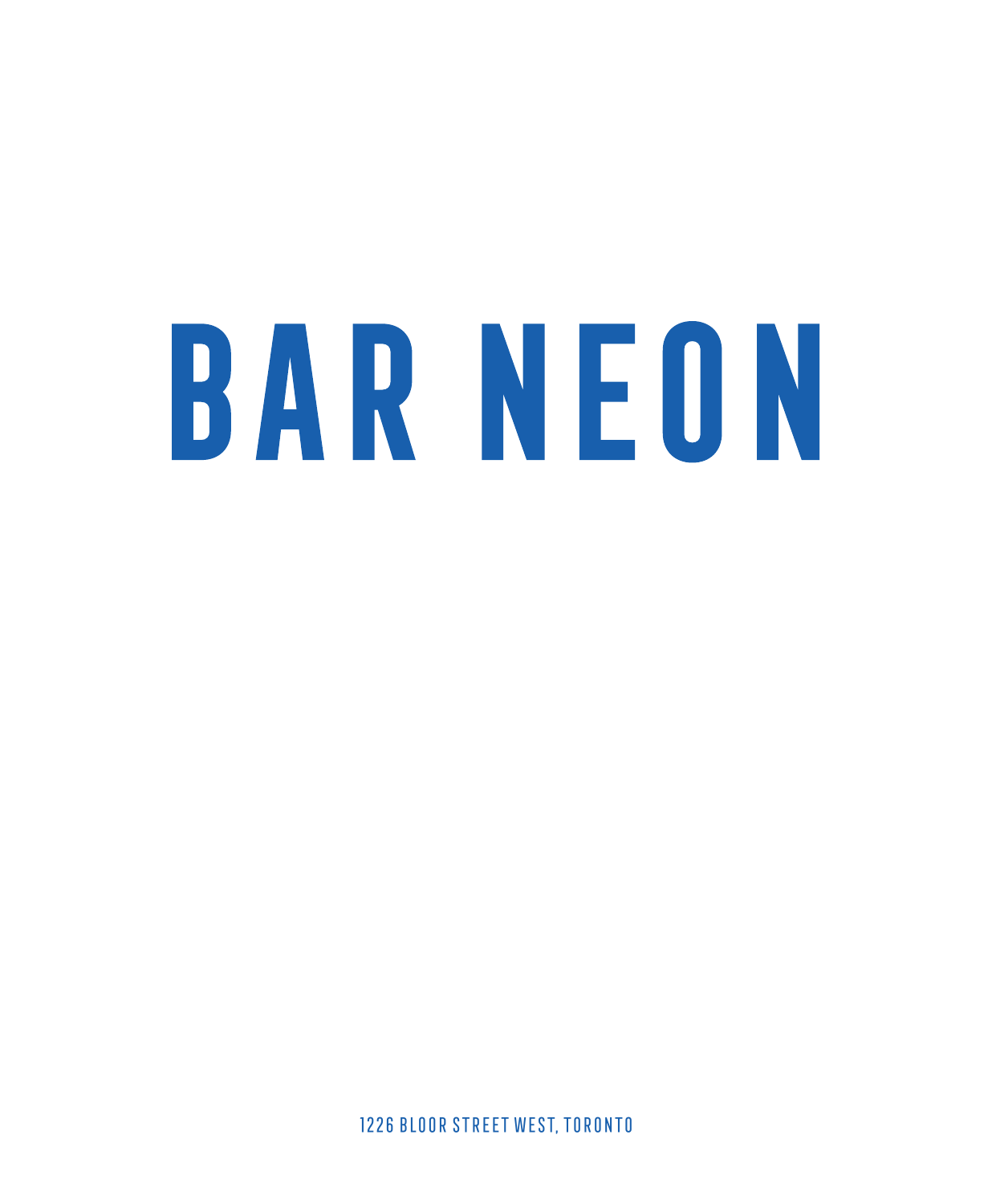# WINES **750 ml**

# RED

| THE FARM, "BLACK LABEL"<br>PINOT NOIR<br>Twenty Mile Bench, Ontario                               | 15   62 |
|---------------------------------------------------------------------------------------------------|---------|
| <b>BIG HEAD, "RED #7"</b><br>CAB FRANC/CAB SAUV/PETIT VERDOT/MERLOT<br>Niagara Peninsula, Ontario | 16   75 |
| <b>PAPANTONIS, "MEDEN AGAN"</b><br>AGIORGITIKO<br>Nemea, Greece                                   | 65      |
| <b>MALIVOIRE, "SMALL LOT"</b><br>GAMAY<br>Beamsville Bench, Ontario                               | հ հ     |
| <b>CAVE SPRING, "LA PENNA"</b><br><b>CABERNET FRANC</b>                                           | 92      |

### *Beamsville Bench, Ontario*



# **WHITE**

| LUA CHEIA SAVEN, "MARIA BONITA"<br><b>VINHO VERDE</b><br>Portugal            | 15175 |
|------------------------------------------------------------------------------|-------|
| <b>BIG HEAD</b><br><b>CHENIN BLANC</b><br>Niagara Lakeshore, Ontario         | 15 75 |
| <b>KECHRIS."KECHRIBARI"</b><br>RETSINA 500 ML<br>Thessaloniki, Greece        | 35    |
| SAMOS, "HIGH PEAKS"<br>MUSCAT<br>PGI Samos, Greece                           | 58    |
| <b>CAVE SPRINGS, "ESTATE"</b><br>GEWURZTRAMINER<br>Beamsville Bench, Ontario | 64    |
| <b>PAPANTONIS, "METRON ARISTON"</b><br>RODITIS/CHARDONNAY<br>Nemea, Greece   | 65    |
| <b>TECHNI ALIPIAS, "PLANO"</b><br>MALAGOUSIA                                 | 70    |

*Drama, Greece*

#### **CORKING**

Guests are welcome to bring their own wine, however, there will be a \$45 fee for each 750 ml bottle, with a limit of one bottle for every two guests at the table. Wine bottles purchased for dine-in can be re-corked for "take home the rest". **GRATUITY** 20% gratuity is applied to parties of 8 or more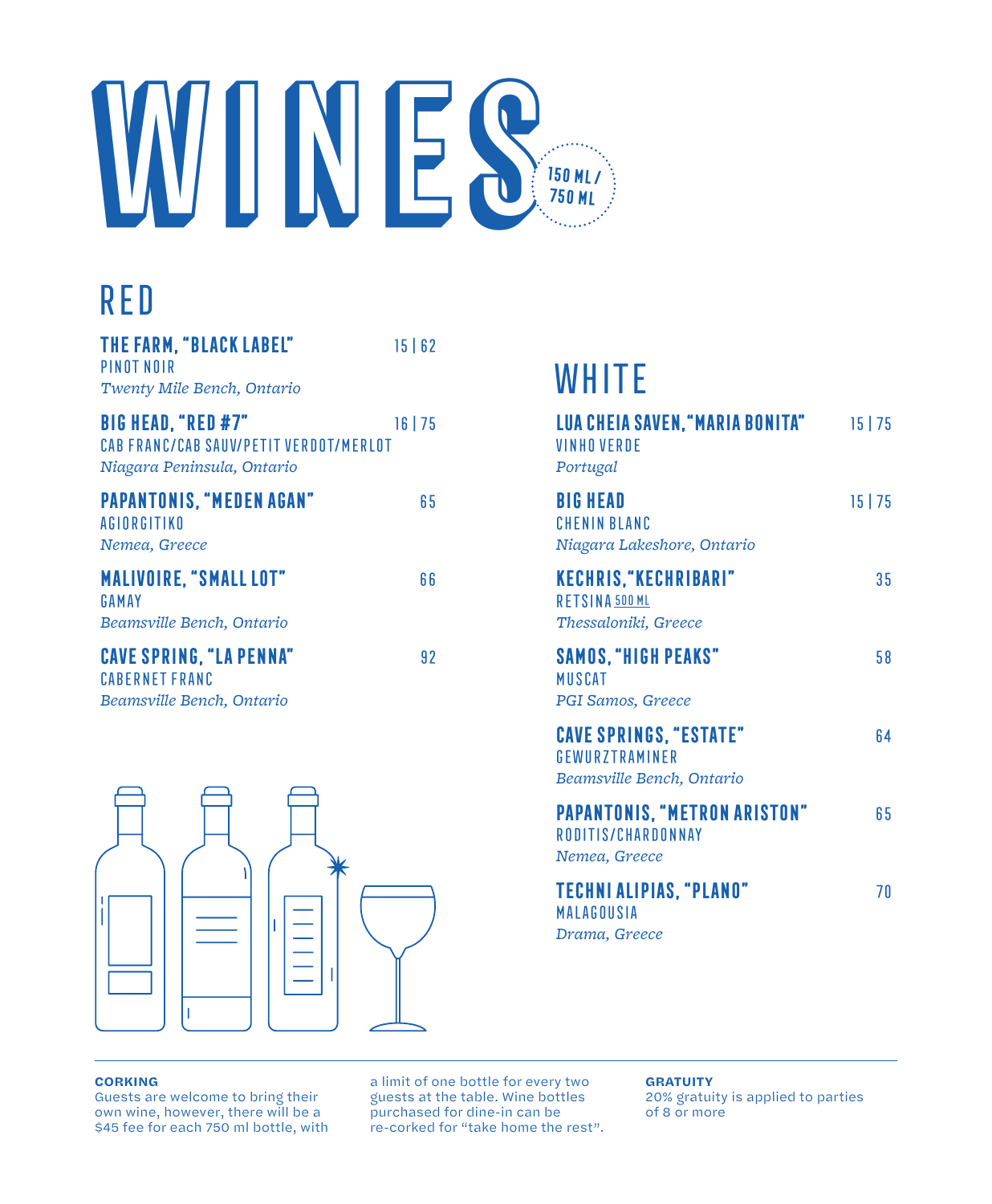# ROSÉ and ORANGE

| THE FARM, "BLACK LABEL POOLSIDE"<br>ROSÉ<br>Twenty Mile Bench, Ontario                                             | 15 62 |
|--------------------------------------------------------------------------------------------------------------------|-------|
| <b>13TH STREET WINERY, "MAXIMUM</b><br><b>INTERVENTION"</b><br>ORANGE RIESLING<br><b>VOA Creek Shores, Ontario</b> | 63    |
| <b>13TH STREET WINERY, "VIN GRIS"</b><br>GAMAY<br><b>VOA Creek Shores, Ontario</b>                                 | 75    |
| DOMAIN MEGA SPILEO<br>NATURAL ORANGE WINE, RODITIS / MALVASIA<br>Peloponnese, Greece                               | 114   |

RosÉ Brut

*Twenty Mile Bench, Ontario*



| 75                                                                                        | DESSERT                                                                                   |       |    |
|-------------------------------------------------------------------------------------------|-------------------------------------------------------------------------------------------|-------|----|
| 114<br><b>SIA</b>                                                                         | ARHONTIKO, "MAKEDONIAS"<br><b>TSIPOURO</b><br>Almopia, Greece                             | 2 O Z | 9  |
|                                                                                           | <b>CAVE SPRING, "ESTATE"</b><br><b>LATE HARVEST RIESLING</b><br>Beamsville Bench, Ontario |       | 10 |
|                                                                                           | <b>SAMOS VIN DOUX</b><br>MUSCAT<br>PGI Samos, Greece                                      |       | 12 |
|                                                                                           | Ω                                                                                         |       |    |
| <b>SPARKLING</b>                                                                          |                                                                                           |       |    |
| <b>CAVE SPRINGS, "ESTATE"</b><br><b>RIESLING BRUT</b><br>Beamsville Bench, Ontario        | 13   60                                                                                   |       | O  |
| <b>LIGHTHALL, "THE FENCE"</b><br>ROSÉ<br>Prince Edward County, Ontario                    | 64                                                                                        |       |    |
| <b>KIR YIANNI, "AKAKIES"</b><br><b><i><u>IROSÉI XINOMAVRO</u></i></b><br>Amyndeon, Greece | 68                                                                                        |       |    |
| <b>2027 CELLARS</b>                                                                       | 108                                                                                       |       |    |

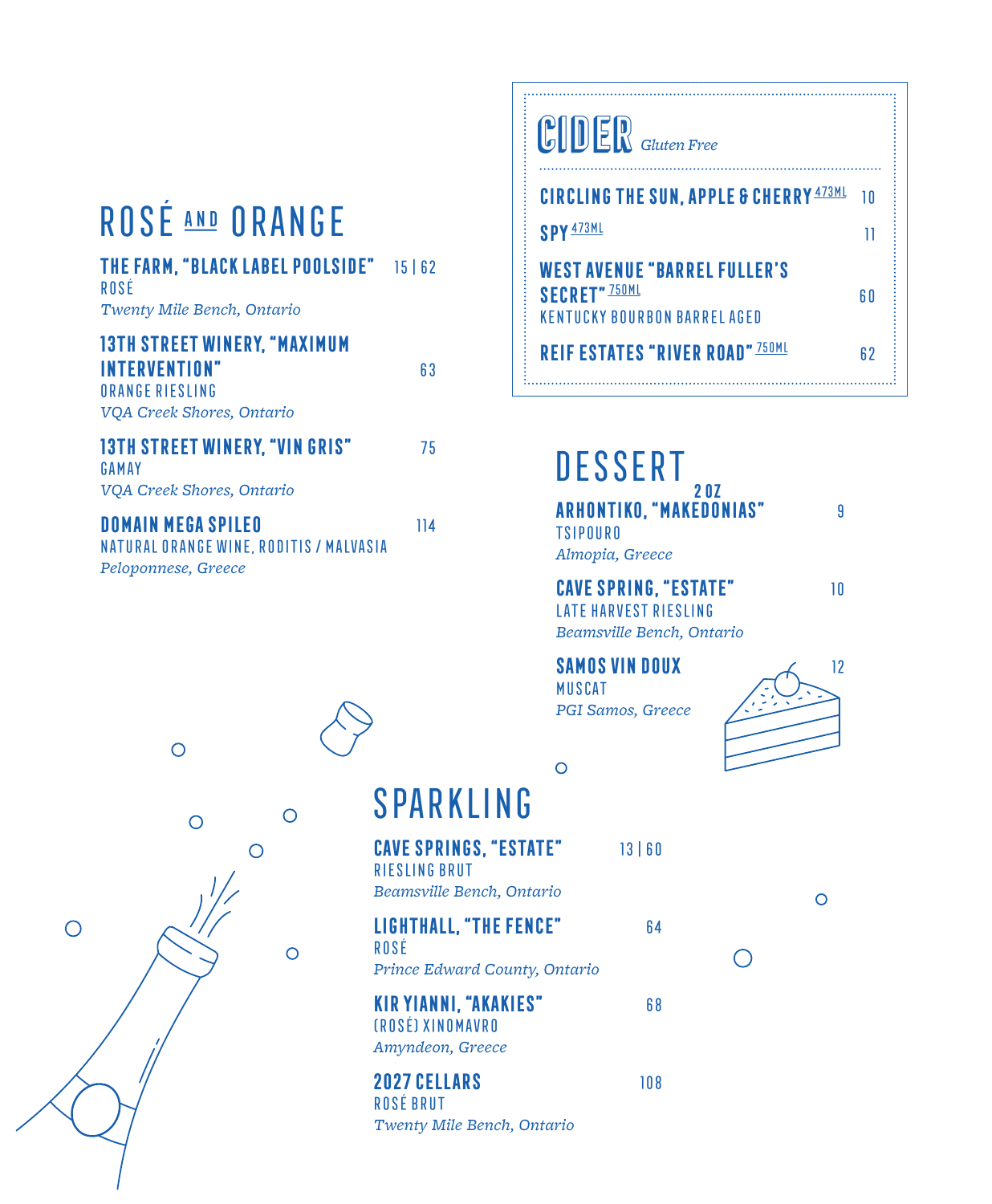# **COCKTAILS**

# CLASSIC\*

∞∞∞∞∞

**MARGARITA 202 16** 

*El Jimador, Cointreau, agave, lime*

#### **SINGAPORE SLING 202 15**

*Gin, Cherry Heering, Triple Sec, Bénédictine, pineapple, lime, grenadine, angostura bitters*

#### **PALOMA 202 16**

*Tequila, fresh lime, sugar, grapefruit, soda, salt*

#### **PAPER PLANE 2.25 0Z 18**

*Amaro Nonino, Aperol, Bourbon, lemon*

\*Have another classic cocktail in mind? Not a problem, let us know!



# **SIGNATURE**

#### ∞∞∞∞∞∞

#### **Not An Espresso Martini 2oz** 17

*Flor de Cana Rum (5 year), Kahlúa, cream, Nektar Greek coffee* You asked, we answered. A perfect drink for any time of day.

#### **EARTH SHAKER 30Z** 23

*Mataroa Gin, Aperol, cucumber* 

Spirit forward and delicious, a balanced blend of complex flavours.

#### **World Traveller 2oz** 17

*El Jimador, Aperol, Ouzo, honey, grapefruit, ginger beer, jalapeño, lime* A complex experience that will have you pulling out your passport.

#### **Neon Fashioned 2.25 oz** 17

*Metaxa, Maraschino Liquor, Demerara sugar, angostura bitters*  Our very own twist on this classic drink.

#### **GREEK GIMLET 202** 21

*Mataroa Gin, Greek Salad Cordial, olive oil* Inspired by the original from "The Clumsies" in Athens. A whole greek salad in a drink.

#### **TONI KUKOC 202 16**

*Canadian Club Rye, Los Siete Mezcal, Amaro Lucano, Demerara sugar, angostura bitters*  If you like the Old-Fashioned and want to try something a bit more robust, this one's for you.

#### **LITTLE RED CORVETTE 202** 18

*Mataroa Gin, Campari, lime, strawberry basil syrup, egg white*  A sweet & herbal swirl that you'll finish too soon!

#### **A Chios Dream 2 oz** 18

*Mataroa Gin, Roots Mastic, lime, agave nectar, egg white* 

Straight from the mastic island itself.

#### **CUCUMBER LEMONADE 1.0 202 16**

*Gin, Ouzo, cucumber, lemon, soda* A refreshing cocktail with some complexity.

#### **Beergherita** 15

*Corona, El Jimador, Cointreau, lime, salt rim* Why choose when you can have both!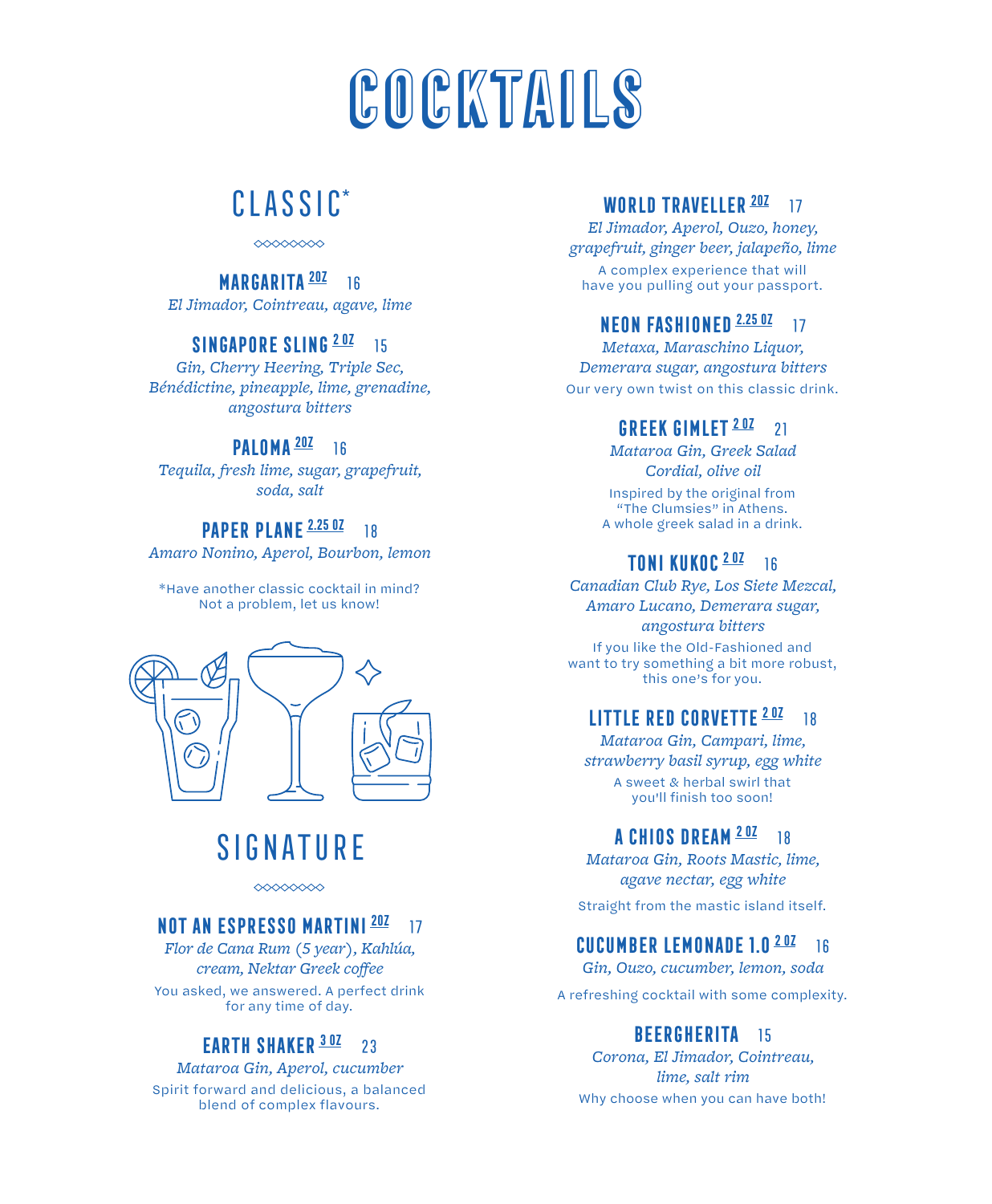# MOCKTAILS AND Low-Alcohol DRINKS

 $\begin{picture}(180,10) \put(0,0){\line(1,0){10}} \put(0,0){\line(1,0){10}} \put(0,0){\line(1,0){10}} \put(0,0){\line(1,0){10}} \put(0,0){\line(1,0){10}} \put(0,0){\line(1,0){10}} \put(0,0){\line(1,0){10}} \put(0,0){\line(1,0){10}} \put(0,0){\line(1,0){10}} \put(0,0){\line(1,0){10}} \put(0,0){\line(1,0){10}} \put(0,0){\line(1,0){10}} \put(0$ 

**Mariel Hemingway** 11 *Honey syrup, lemon, star anise, soda* 

**SUMMER REFRESHER** 9 *Cucumber, lemon, sugar, soda*

**Greek Garden <0.5% ABV** 16 *Seedlip Garden, Greek Salad Cordial, olive oil* 

**STRAWBERRY CLOUD <0.5% ABV 17** *Seedlip Garden, lime, strawberry basil syrup*

**PARTAKE IPA <0.3% ABV 7** 

#### **PARTAKE BLONDE <0.3% ABV 7**





**Sparkling**

*Cava, Raspberry Vodka, pink lemonade, Vodka-cured chillies* 

#### **White**

*White Wine, Alize Passion Fruit, White Vermouth, strawberry-rosewaterpassionfruit lemonade* 

#### **Red**

*Red Wine, Cherry Brandy, Triple Sec, orange juice, ginger ale, citrus*





| BEAU'S LUG TREAD Lagered Ale 10.25 |                | ω |
|------------------------------------|----------------|---|
| GUINNESS Stout                     | 10.25          | Ċ |
| MILL STREET ORGANIC Lager 10.25    |                |   |
| <b>ROTATING DRAUGHT</b>            | M <sub>P</sub> |   |
| <b>SEASONAL TAP</b>                | M <sub>P</sub> |   |
| WAUPOOS PREMIUM Cider              | 10.25          |   |

 $\circ$  $\Omega$ 

# **BOTTLES and TALLCANs**

| BELLWEISER <sup>473ML</sup> Pilsner                        | 9  |
|------------------------------------------------------------|----|
| <b>BLANCHE DE CHAMBLY 473ML Wit Bier</b>                   | 9  |
| <b>CALABOGIE BLEEP BLOOP 473ML IPA</b>                     | 9  |
| <b>COLLECTIVE ARTS, JAM UP</b>                             |    |
| THE MASH 473ML Sour                                        | 9  |
| $CORONA$ <sup>330ML</sup> Lager                            | 8  |
| ELORA BOREALIS <sup>500ML</sup> Citra Pale Ale             | 11 |
| $FIX$ 330ML Lager                                          | 9  |
| GLUTENBERG <sup>473ML</sup> IPA, Gluten Free               | 9  |
| <b>GLUTENBERG</b> <sup>473ML</sup> Blonde Ale, Gluten Free | 9  |
| <b>GOODLOT BIGHEAD 473ML Amber</b>                         | 9  |
| THE SOCIABLE <sup>473ML</sup> Pilsner                      | 9  |
| WOODHOUSE <sup>473ML</sup> IPA                             | 9  |
| WOODHOUSE <sup>473ML</sup> Lager                           | 9  |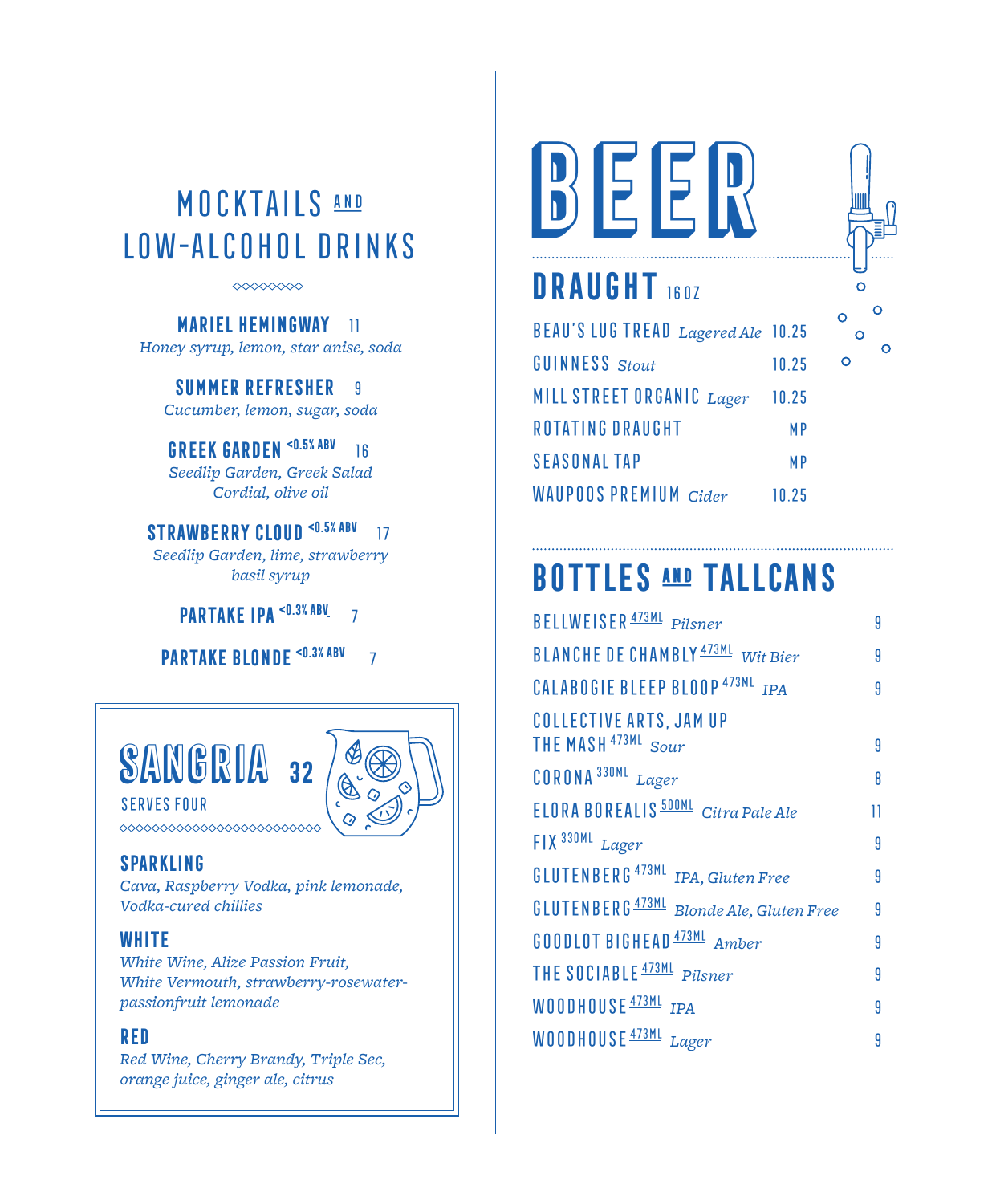# LIQUOR

### **Scotch**

| AUCHENTOSHAN 12 year | 18 |
|----------------------|----|
| BALVENIE 12 year     | 18 |
| BOWMORE 12 year      | 17 |
| DALWHINNIE $15$ year | 19 |
| GLENLIVET 12 year    | 17 |
| GLENROTHES           | 16 |
| J & B SCOTCH         | 12 |
| JOHNNIE WALKER GOLD  | 17 |
| LAGAVULIN 16 year    | 23 |
| LAPHROAIG Select     | 18 |
| MACALLAN GOLD        | 18 |
| $0 BAN$ 14 year      | 23 |
| TALISKER 10 year     | 19 |
| TALISKER STORM       | 19 |
|                      |    |

# **Whiskey**

| <b>BUSHMILL SINGLE</b>       | 13 |
|------------------------------|----|
| CANADIAN CLUB                | 10 |
| CROWN ROYAL                  | 12 |
| <b>GOODERHAM &amp; WORTS</b> | 14 |
| LOT 40                       | 14 |
| <b>JACK DANIELS</b>          | 12 |
| <b>JAMESON</b>               | 12 |
| <b>PIKE CREEK</b>            | 12 |
| <b>SORTILÈGE</b>             | 12 |

### **Bourbon**

| 1792 Single Barrel            | 16              |
|-------------------------------|-----------------|
| 1792 Small Batch              | 17              |
| <b>BAKER'S</b>                | 16              |
| <b>BASIL HAYDEN</b>           | 16              |
| <b>BEER BARREL</b>            | 10              |
| <b>BLANTON'S</b>              | 16              |
| <b>BUFFALO TRACE</b>          | 15              |
| BULLEIT                       | 15              |
| ELIJAH CRAIG 12 year          | 15              |
| ELIJAH CRAIG Small Batch 15   |                 |
| <b>EVAN WILLIAMS 1783</b>     | 15              |
| <b>EVAN WILLIAMS</b> Single   | -15             |
| <b>FEW</b>                    | 18              |
| <b>FOUR ROSES</b>             | $\overline{11}$ |
| FOUR ROSES Single             | 16              |
| <b>FOUR ROSES</b> Small Batch | 18              |
| <b>JEFFERSON RESERVE</b>      | 13              |
| <b>KNOB CREEK</b>             | 15              |
| <b>LARCENY</b>                | 16              |
| <b>MAKER'S MARK</b>           | 16              |
| <b>MAKER'S MARK 46</b>        | 18              |
| <b>MICHTER'S</b> Small Batch  | 18              |
| <b>W.L. WELLER</b>            | 15              |
| <b>WILD TURKEY 101</b>        | 14              |
| <b>WOODFORD RESERVE</b>       | 15              |
|                               |                 |

# **Gin**

| <b>BEEFEATER</b>              | 10                      |
|-------------------------------|-------------------------|
| <b>BOMBAY</b>                 | 13                      |
| <b>BOTANIST</b>               | $\overline{14}$         |
| <b>BROKERS</b>                | 13                      |
| <b>COLLECTIVE ARTS</b>        | 14                      |
| <b>DILLONS</b>                | 13                      |
| <b>DILLONS ROSE</b>           | 14                      |
| <b>EMPRESS</b>                | $\overline{14}$         |
| <b>KEW ORGANIC</b>            | 14                      |
| <b>MATAROA</b>                | 12                      |
| <b>HENDRICKS</b>              | 14                      |
| <b>SLOE GIN</b>               | $\overline{11}$         |
| <b>TANQUERAY</b>              | 13                      |
| <b>TANQUERAY NO. 10</b>       | $\overline{14}$         |
| <b>RUM</b>                    |                         |
| <b>APPLETON</b>               | 11                      |
| APPLETON 12 year              | 17                      |
| <b>BACARDI WHITE</b>          | 10                      |
| <b>EL DORADO</b>              | 15                      |
| <b>FLOR DE CANA</b>           | 12                      |
| <b>KRAKEN</b>                 | $\overline{\mathbf{1}}$ |
| <b>MALIBU</b>                 | 10                      |
| <b>MOUNT GAY BLACK BARREL</b> | 14                      |
| <b>RON ZACAPA</b>             | 18                      |
| <b>SAILOR JERRY</b>           | 12                      |
| <b>TEOUILA AND MEZCAL</b>     |                         |
| $1800$ Anejo                  | 14                      |
| <b>CABO WABO</b>              | 15                      |
| CASAMIGOS Anejo               | 17                      |
| CASAMIGOS Blanco              | 14                      |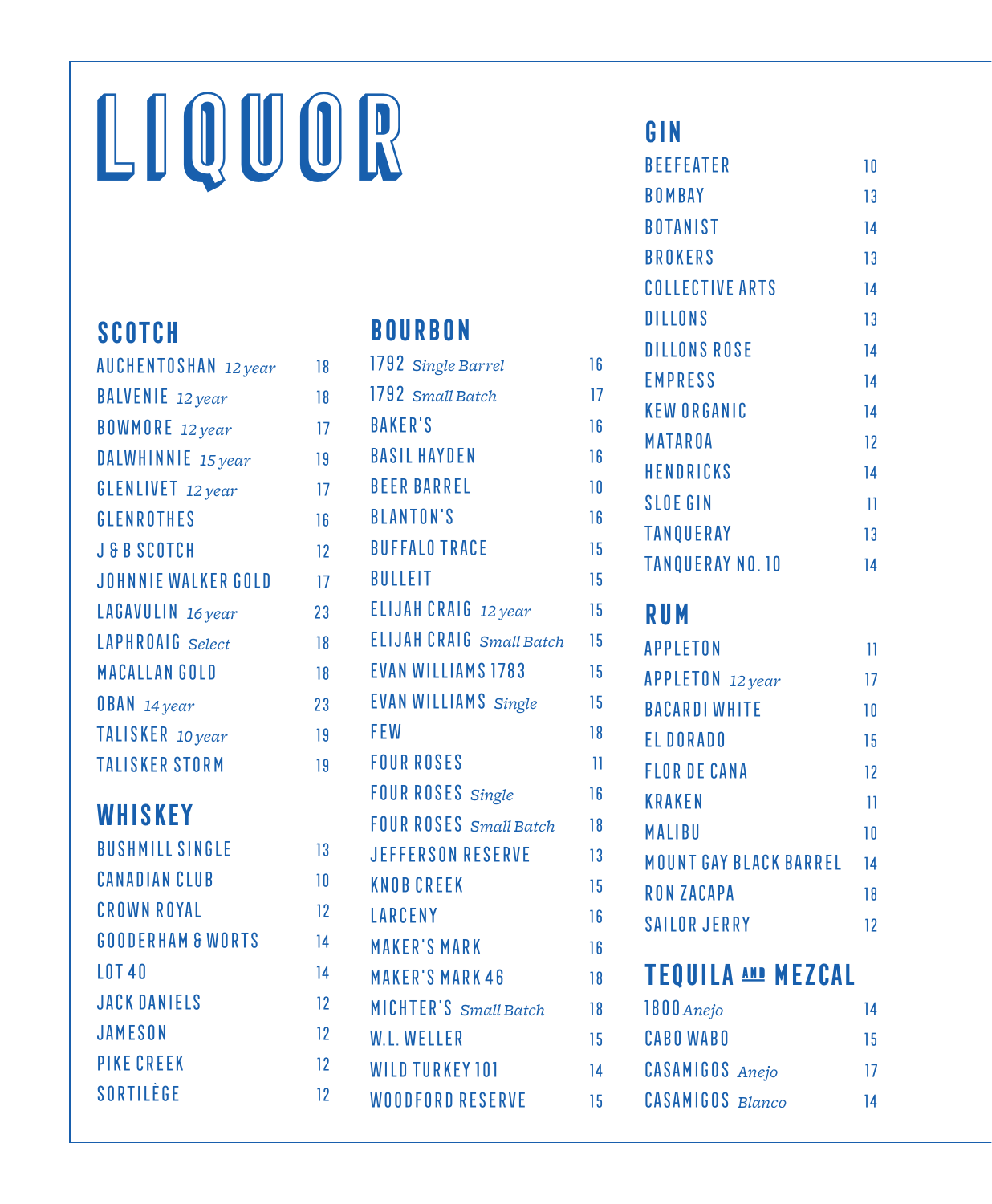| CASAMIGOS Mezcal           | 16 |
|----------------------------|----|
| CASAMIGOS Reposado         | 14 |
| DON JULIO Blanco           | 16 |
| DON JULIO Reposado         | 17 |
| <b>DON JULIO 1942</b>      | 30 |
| <b>ELJIMADOR</b>           | 10 |
| <b>LOS SIETE MISTERIOS</b> | 14 |
| <b>MESCAL AMORES VERDE</b> | 14 |
| <b>PATRONSILVER</b>        | 19 |
| PATRON XO                  | 14 |
| <b>SIERRA MILENARIO</b>    | 15 |
| <b>SOMBRA JOVEN</b>        | 15 |
| TROMBA Anejo               | 18 |
| TROMBA Blanco              | 15 |
| <b>VODKA</b>               |    |
| <b>BELVEDERE</b>           | 14 |
| <b>CHOPIN</b>              | 14 |
| <b>GREY GOOSE</b>          | 14 |
| <b>KETEL ONE</b>           | 13 |
| <b>STOLICHNAYA</b>         | 12 |
| <b>TITO'S HANDMADE</b>     | 13 |
| <b>WYBOROWA</b>            | 10 |

#### **Vermouth and Aperitif**

| <b>ANTICA FORMULA CARPANO</b> | $\overline{14}$ |
|-------------------------------|-----------------|
| APEROL                        | 10              |
| CAMPARI                       | 10              |
| <b>DOLIN RED</b>              | 8               |
| <b>DOLIN DRY</b>              | 8               |
| <b>OTTO'S ATHENS</b>          | 10              |
| <b>TAWSF DRY WHITE</b>        | 1 N             |

| <b>ANISE AND HERBAL</b>      |                         |
|------------------------------|-------------------------|
| <b>BABATZIM TSIPOURO</b>     | $\overline{\mathbf{1}}$ |
| DILLONS ABSINTHE             | 14                      |
| <b>LUCID ABSINTHE</b>        | 15                      |
| <b>MASTIC TEARS</b>          | $\overline{11}$         |
| <b>OUZO12</b>                | 9                       |
| PFRNOD                       | 10                      |
| RAMAZOTTI SAMBUCA            | 9                       |
| <b><i>SKINDS MASTIHA</i></b> | 11                      |
| <b>AMARO AND DIGESTIF</b>    |                         |
| <b>AMARO LUCANO</b>          | 10                      |
| <b>AMARO MONTENEGRO</b>      | 10                      |
| AMARO NONINO                 | 13                      |
| AMARO POLI VACA MORA         | 14                      |
| CYNAR                        | 10                      |
| <b>FERNET BRANCA</b>         | 9                       |
| FRANGFIICO                   | $\overline{11}$         |
| <b>GRAND MARNIFR</b>         | 14                      |
| <b>SOUTHERN COMFORT</b>      | 9                       |
|                              |                         |
| <b>COGNAC AND BRANDY</b>     |                         |
| COURVOISIER VS               | 14                      |
| EL GOBERNADOR PISCO          | 13                      |

| EL GOBERNADOR PISCO | 13 |
|---------------------|----|
| <b>HENNESSYVS</b>   | 14 |
| METAXA $5$ Star     | 11 |
| $METAXA$ 7 Star     | 12 |
| ST REMY XO          | 12 |

### 16 ANISE AND HERBAL TSIKOUDIA  $\infty$

*Tsikoudia, also know as Raki is a grape-based pomace brandy from the Greek island of Crete.* 

*It's made by distilling the remnants of grapes pressed in winemaking, similar to grappa. The pomace ferments for about 6 weeks in a tightly sealed barrel, and is then distilled into a crystal clear drink. It can contain anywhere between 40-65% alcohol.*

*Tsikoudia is a common dinner digestif and in most tavernas in Crete is offered as a complimentary digestif with fruit and sweets after the meal.*

*It can be flavoured using lemon rind, rosemary, or honey, and is sometimes served cold from a bottle kept in the freezer.*

| <b>FFF RAKI</b>  | 10 |
|------------------|----|
| <b>KRETARAKI</b> | 10 |